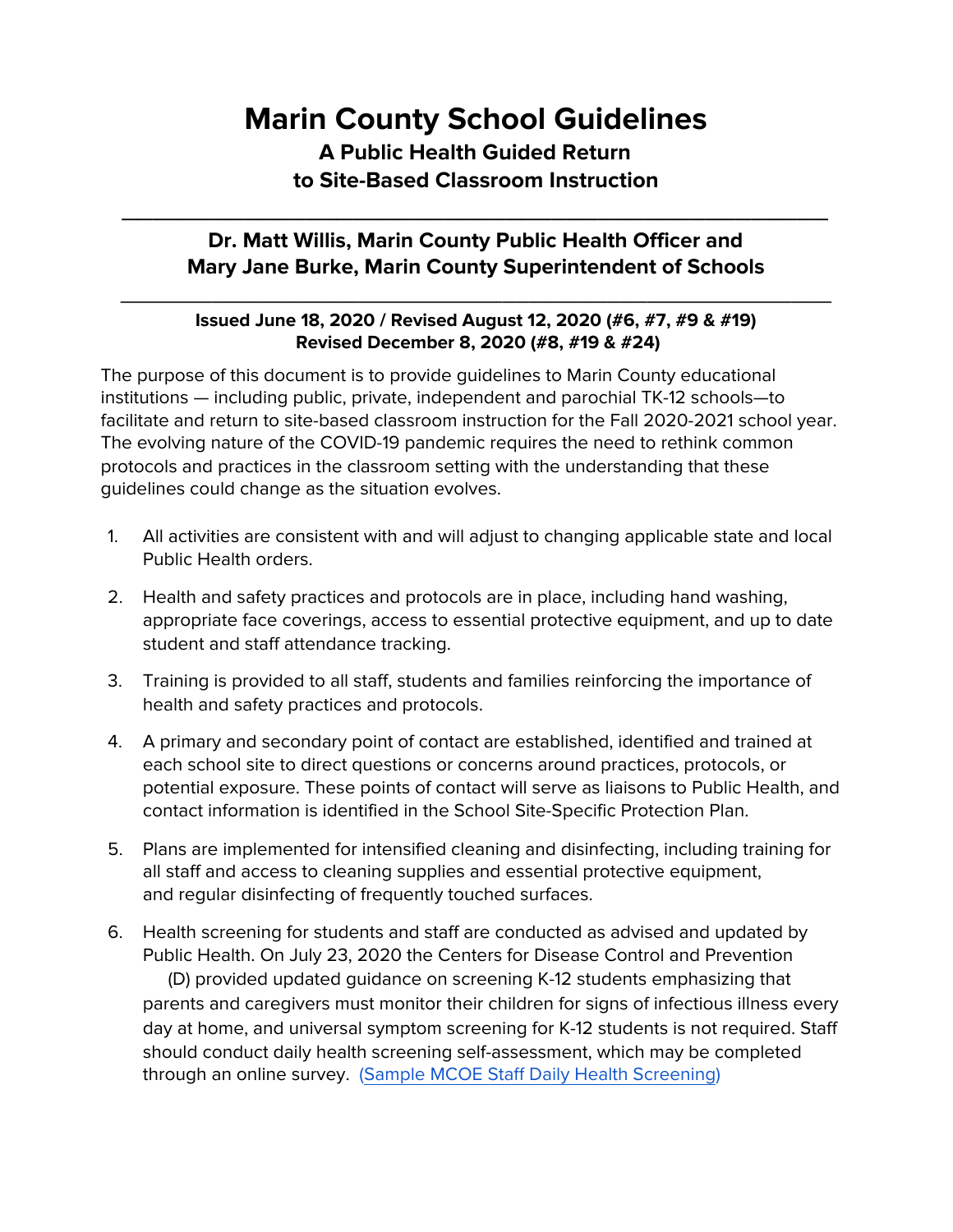- 7. Staff and students who are sick are expected to stay home, and an isolation area is identified for students who begin to exhibit symptoms during the school day, until they can be picked up.
- 8. Schools and districts will cooperate with Public Health to support testing strategies to mitigate transmission of COVID-19, including testing of staff who have regular daily contact with students before site-based classroom instruction is resumed, and then no less than once every month. This may include testing of students with appropriate parental permissions obtained in advance.
- 9. Protocols, actions and template communications are in place for the following COVID-19 related scenarios (link: [Marin County Public Health Exposure Pro](https://www.marinschools.org/cms/lib/CA01001323/Centricity/Domain/154/07-31-20%20Marin%20County%20Protocols%20Summary%20English.Spanish%20Combined.pdf)tocols & [Communication Templates](https://www.marinschools.org/cms/lib/CA01001323/Centricity/Domain/154/07-31-20%20Marin%20County%20Protocols%20Summary%20English.Spanish%20Combined.pdf) [Purple Tier/Stay Home Order](https://www.marinschools.org/cms/lib/CA01001323/Centricity/Domain/154/StayHome_Tier1_ExposureProtocols_12.8.20_English.Spanish.pdf) "[Red Tier](https://www.marinschools.org/cms/lib/CA01001323/Centricity/Domain/154/07-31-20%20Marin%20County%20Protocols%20Summary%20English.Spanish%20Combined.pdf) " [Orange Tier\)](https://www.marinschools.org/cms/lib/CA01001323/Centricity/Domain/154/Tier%203%20Exposure%20Protocols-%20En.Sp.pdf)
	- a. A student or staff member either exhibits COVID-19 symptoms or has a temperature of 100.4 or above.
	- b. A family member or someone in close contact with a student or staff member tests positive for COVID-19.
	- c. A student or staff member tests positive for COVID-19.
	- d. A student or staff member tests negative for COVID-19 after symptoms or confirmed close contact.
- 10. Where practicable, physical distancing of six feet is maintained between adults and between adults and students; four feet distance is permissible between students within a classroom or instructional area where requirements herein are in practice.
- 11. For elementary schools, stable classroom cohorts (up to standard class size at each respective grade level) are maintained throughout each school day, and through each quarter or semester, with an assigned primary cohort teacher, and systems are in place to prevent the mixing of classroom cohorts.
- 12. For middle and high schools, larger cohorts made up of students from more than one classroom may be arranged as long as accurate attendance data for students and adults is maintained on a daily basis while avoiding school wide mixing of students and staff.
- 13. Where practicable, desks are arranged facing forward to minimize face to face proximity between students.
- 14. School staff are permitted to visit and instruct more than one classroom cohort, following physical distancing and face covering protocols, and must document/record visits to classrooms that are not identified as their primary classroom cohort.
- 15. Routes for entry and exit to the campus will be designated for each classroom cohort, using as many entrances/exits as feasible.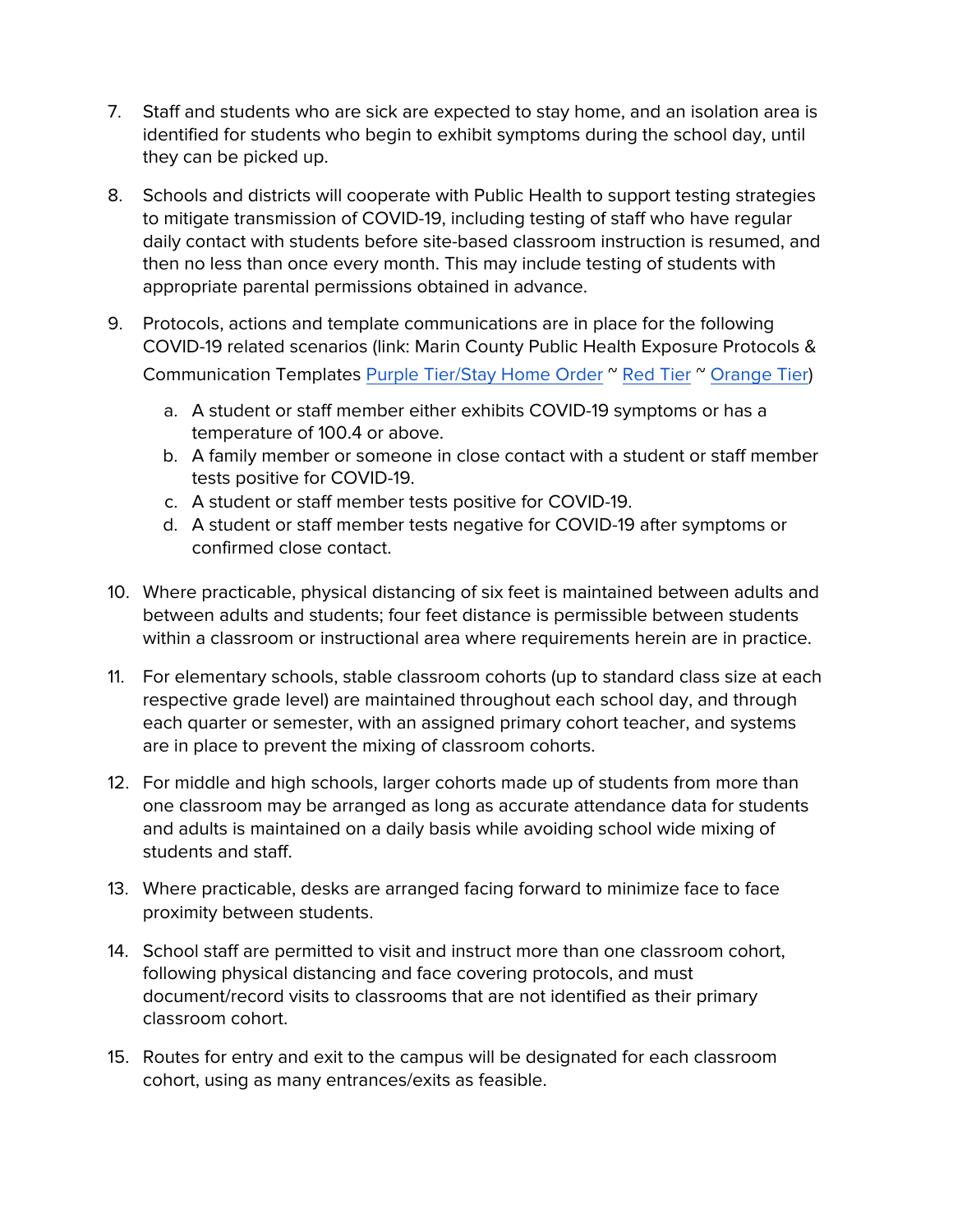- 16. Schedules for arrivals, recess and lunch will be strategically coordinated to prevent mixing of classroom cohorts.
- 17. Congregate movement through hallways will be minimized as much as practicable.
- 18. Large gatherings (i.e., school assemblies) are currently prohibited.
- 19. The use of outdoor space for instructional purposes is maximized, shared, and coordinated to ensure students remain in their cohort. Schools should assess indoor air quality and implement strategies that increase the amount of outdoor air brought into buildings, optimize current HVAC systems and supplement with portable air cleaners when practicable. Keep windows and other sources of natural ventilation open to the greatest extent possible.
- 20. Use of shared playground equipment will be limited in favor of physical activities that require less contact with surfaces, and shared equipment will be cleaned between uses.
- 21. Use of non-classroom space for instruction such as gymnasiums and multi-use rooms should be considered to support physical distancing with cleaning between uses.
- 22. Meals will be served outside as much as possible or in classrooms instead of cafeterias or dining rooms with individually plated or bagged meals as much as practicable.
- 23. Routines and schedules will be developed to enable students and staff to regularly wash their hands at staggered intervals.
- 24. All staff as well as all students are required to wear face coverings while in the classroom and on campus, unless there is a medical or behavioral contraindication or exemption. Students from grades TK - 2 should be supported and taught how to wear them properly, and specific outdoor and appropriately distanced activities may be scheduled for students at all grade levels to remove face coverings for brief periods of time.
- 25. Training will be provided for staff and students on proper use of face coverings which will include instruction to minimize touching of face coverings.
- 26. Sharing of supplies, manipulatives, toys, sports equipment, and other learning and recreational materials will be limited and each student will have separate individually labeled boxes or cubbies.
- 27. Sharing of electronic devices, clothing, books and other games or learning aids will be avoided as much as practicable.
- 28. Use of privacy boards or clear screens will be considered as much as practicable.